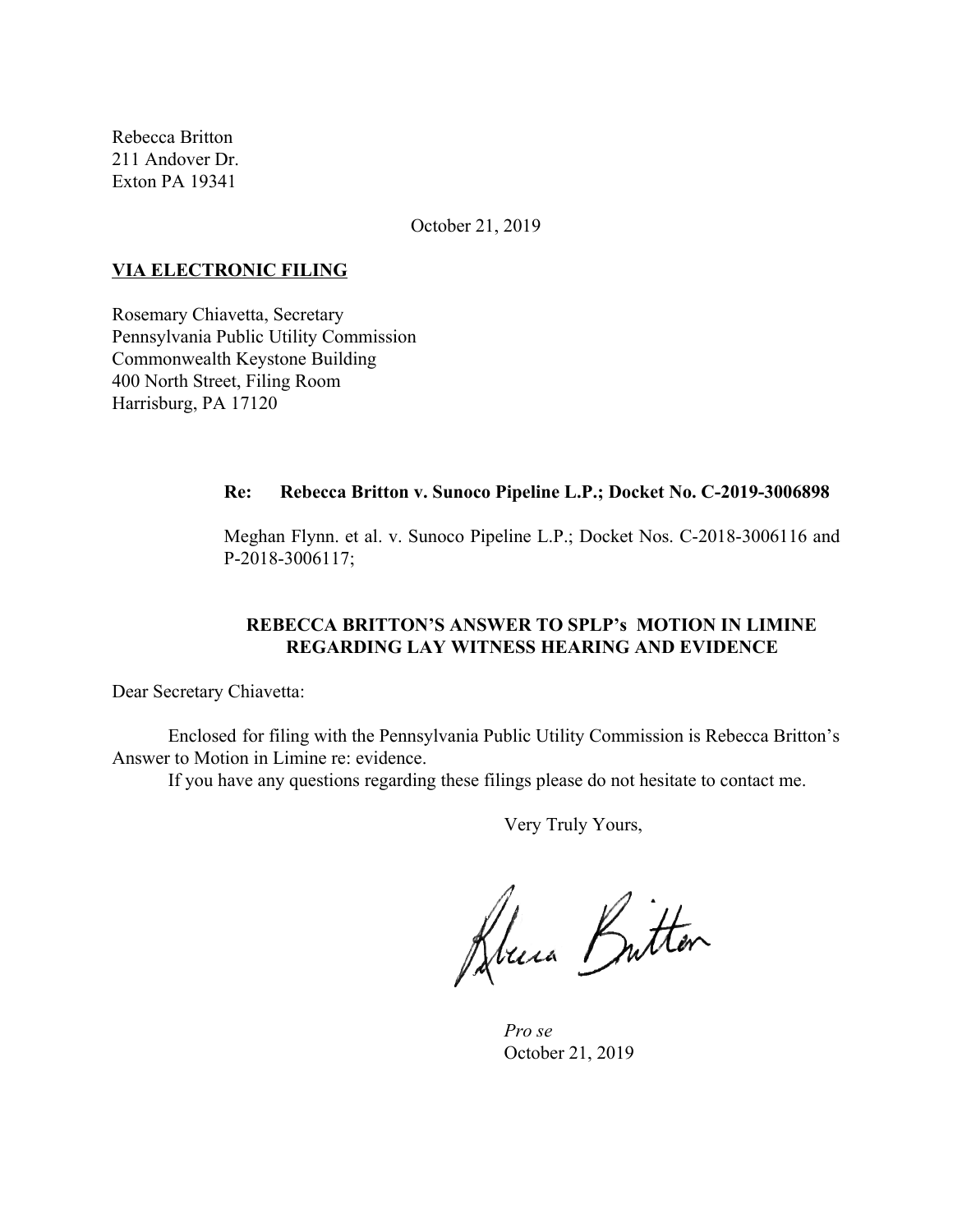## **BEFORE THE PENNSYLVANIA PUBLIC UTILITY COMMISSION**

| <b>Rebecca Britton</b><br>211 Andover Dr.<br>Exton, PA 19341 |   | Docket No. C-2019-3006898 |
|--------------------------------------------------------------|---|---------------------------|
| Complainant                                                  |   |                           |
| Consolidated<br>MEGAN FLYNN et al<br>V.                      |   | Docket Nos.C-2018-3006116 |
| <b>SUNOCO PIPELINE L.P.,</b><br>Respondent.                  | ٠ |                           |

# **Rebecca Britton Response to Sunoco's Motion in Limine regarding lay witness hearing and evidence**

Sunoco filed a motion in limine is too broad and at this stage is being put forth for unfounded reasons. The motion reads to me as a request to deny Her Honor from using her good judgement during the hearing to determine what is "hearsay".

## **INTRODUCTION**

1. Denied. I am merely presenting evidence that I had seen, heard, and learned about that caused me to file my complaint. There are legally accepted rules regarding hearsay exceptions like 803(8) public records. Public records do not constitute hearsay if: A) the record describes facts and action taken or matter observed or B) the recording of this action or matter observed was an official public duty.

# **I. Argument**

Denied. Speaking for myself only, the evidence SPLP is contesting are merely recounting my knowledge garnered through personal experience and matters of public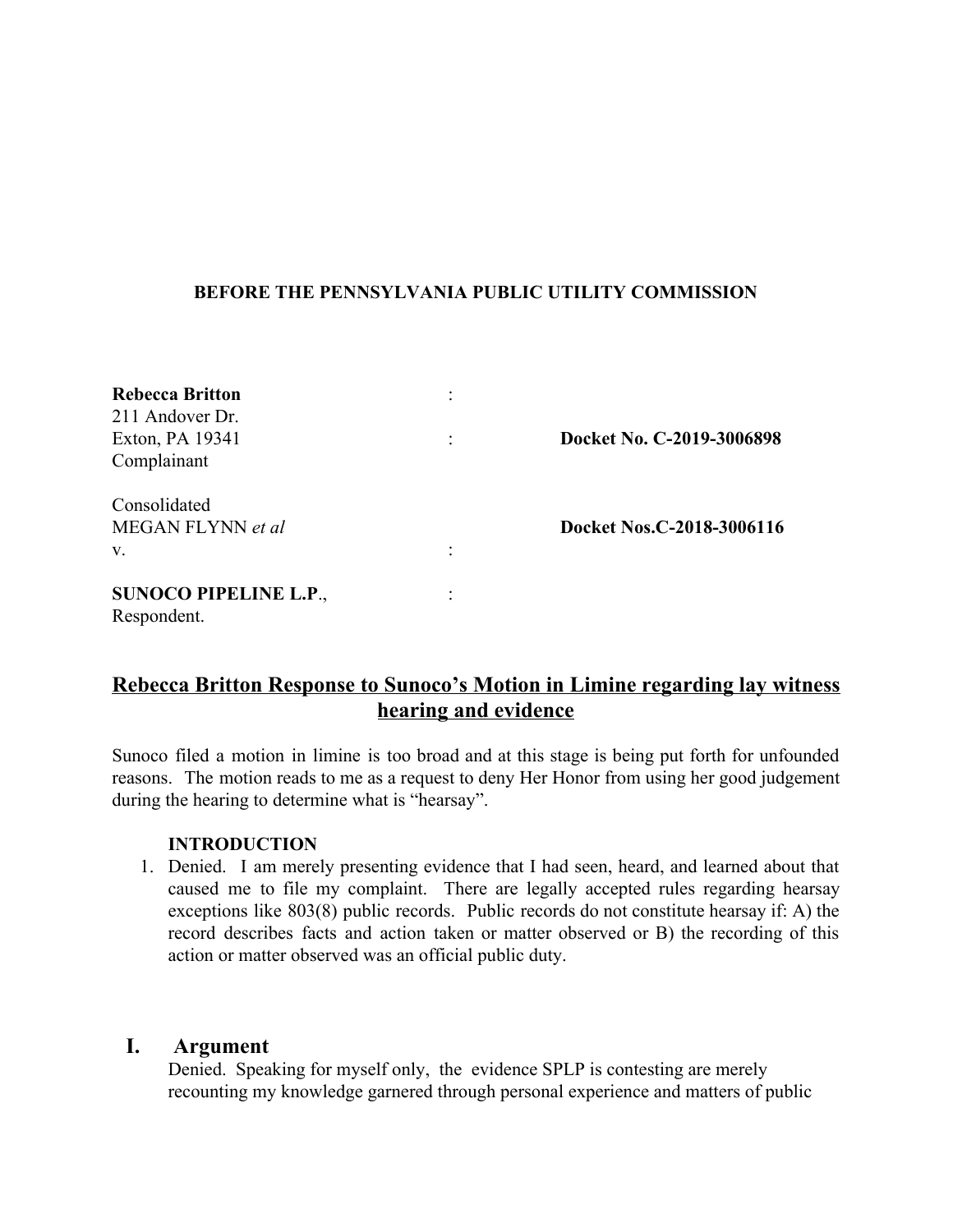record. I am not an expert and have filed with the PUC as experterts to evaluate my claims.

2. Denied. It is the direct and personal experiences and information on the public record that caused me to file my complaint. That is why I am offering the testimony and evidence.

3. Denied. Judge can use her discretion during hearing, this is to broad to decide before trial during testimony. Sunoco has not seen or heard testimony.

4. Denied. Evidence that is part of the public record can be admitted.

5. Does not pertain to my evidence and accordingly I cannot comment.

6. Denied. Evidence I submitted is matters of public record that I have seen, experienced or heard.

7. Does not pertain to my evidence and accordingly I cannot comment.

8. Does not pertain to my evidence and accordingly I cannot comment.

9. Does not pertain to my evidence and accordingly I cannot comment.

10. Denied. I am merely accounting for my direct experiences and knowledge by presenting testimony as a lay witness. I am discussing matters as I have seen or heard them that made me file my complaint and believe my needs are direct, immediate and substantial. I am not an expert and I am sure Judge Barnes will account for that when determining the weight of my evidence.

11. Denied. Matters of public record are not hearsay and SPLP is not properly objecting. The objections are too broad and over reaching. I am incorporating my entire answer to Motion in Limine filed October 17.

12. Denied. At this stage SPLP cannot come to a finding of fact to present these documents as uncorroborated. I am sure Judge Barnes can decide weight of my claims based on expert testimony in July and apply her good judgement to evaluate information.

13. Denied. SPLP has had possession of this document for many months and there is nothing in this document that should burden counsel as a surprise. I am sure the PUC is presenting relevant information to Mariner East in a brief about Mariner East. The document is a matter of public record.

14. Does not pertain to me accordingly I cannot answer.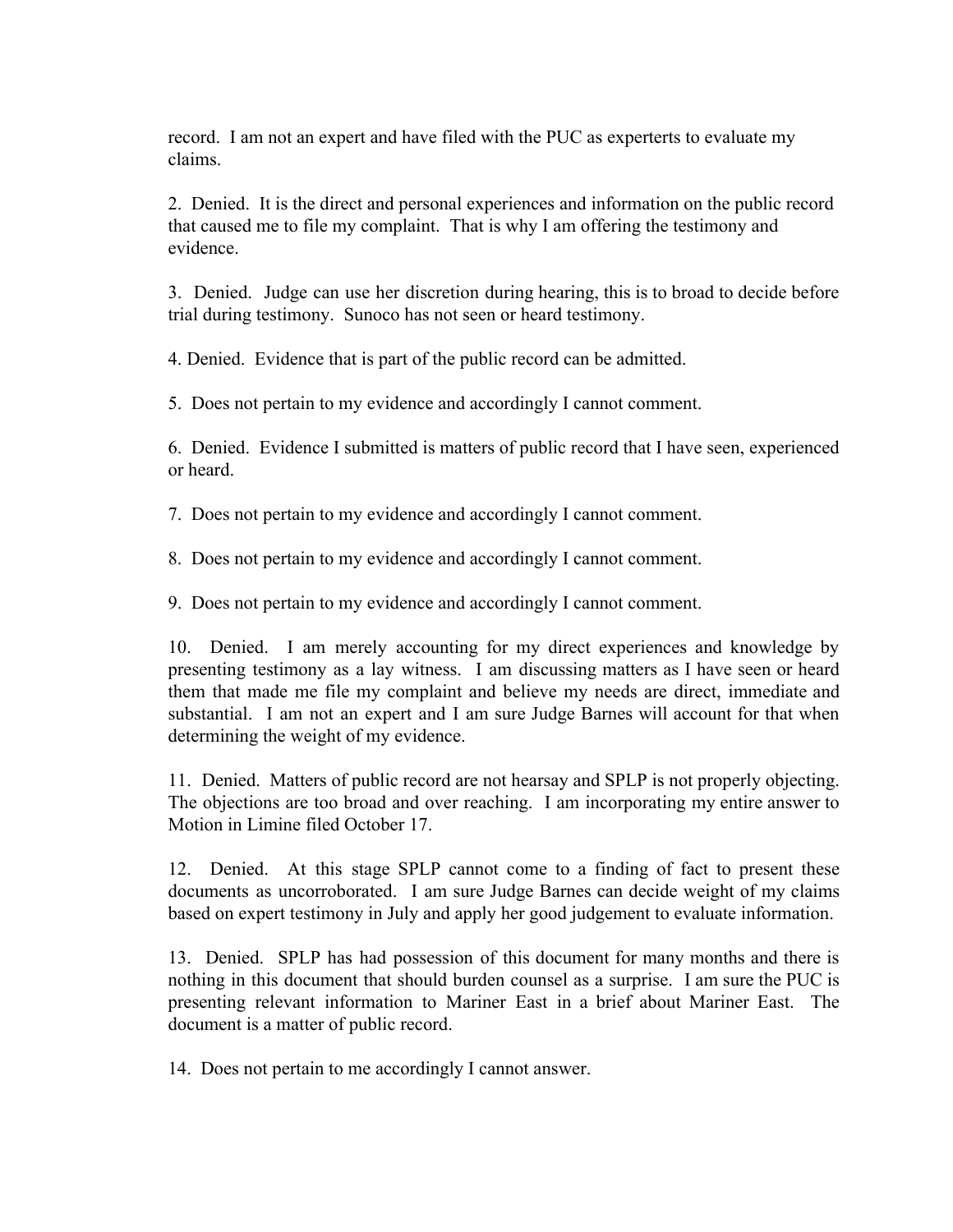15. Does not pertain to me accordingly I cannot answer.

16. Does not pertain to me accordingly I cannot answer.

17. Added complexity of a rapid emergency response can make the difference in an emergency. I incorporate my response from the previous motion in limine that my needs are direct immediate and substantial to include this testimony in the hearing. IF, I were not consolidated and given instructed to not repeat testimony I would have called witnesses to testify to facts I plan to provide friendly cross for.

18. Does not pertain to me accordingly I cannot answer.

## **II. Ruling.**

Sunoco has not shown good cause or substantial reasons to propose a motion in limine for the evidence I wish to present. Three of the people whom I planned to call will no longer be testifying and Your Honor now is not hindered for time and so the argument of "36 witnesses" presenting testimony and time restraints is moot. Rulings on the day of commencement is proper.

**CONCLUSION** 

WHEREFORE, Rebecca Britton respectfully requests:

-The Motion in Limine is denied in its entirety and my evidence is granted into the proceeding.

Bluna Britton

Rebecca Britton

October 21, 2019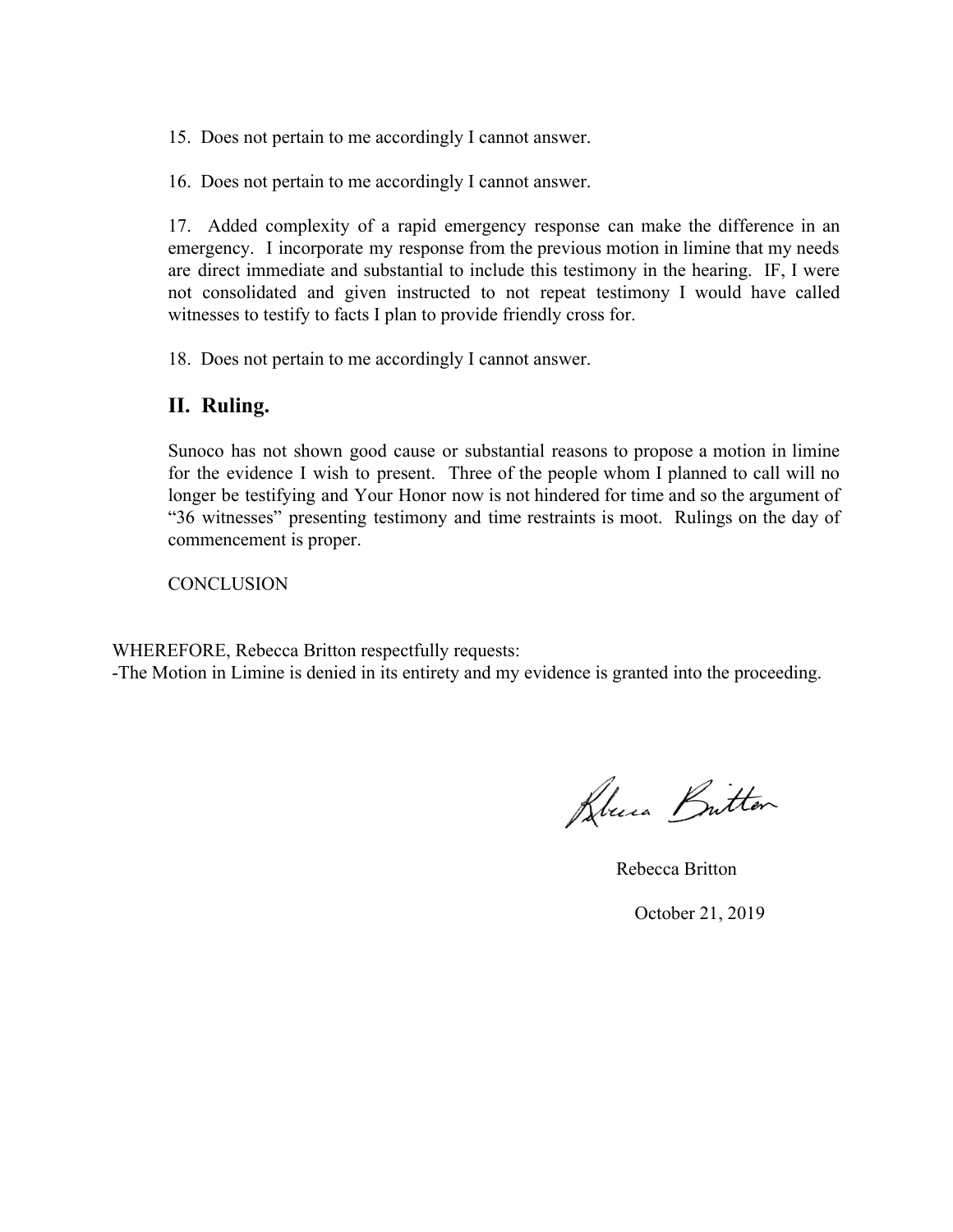### **CERTIFICATE OF SERVICE**

I hereby certify that I have this day served a true copy of the foregoing document upon the parties, listed below, in accordance with the requirements of 1.54 (relating to service by a party). This document has been filed via electronic filing:

### *VIA ELECTRONIC FILING*

Pennsylvania Public Utility Commission efiling system

Thomas J. Sniscak, Esq [tjsniscak@hmslegal.com](mailto:tjsniscak@hmslegal.com)

Kevin J. McKeon [kjmckeon@hmslegal.com](mailto:kjmckeon@hmslegal.com)

Whitney E. Snyder [@hmslegal.com](mailto:wesnyder@hmslegal.com)

Robert D. Fox, Esq. Neil S. Witkes, Esp. Diana A. Silva, Esq. [rfox@mankogold.com](mailto:rfox@mankogold.com) [nwitkes@mankogold.com](mailto:nwitkes@mankogold.com) [dsilva@mankogold.com](mailto:dsilva@mankogold.com)

Michael Bomstein [mbomstein@gmail.com](mailto:mbomstein@gmail.com)

Anthony D. Kanagy, Esquire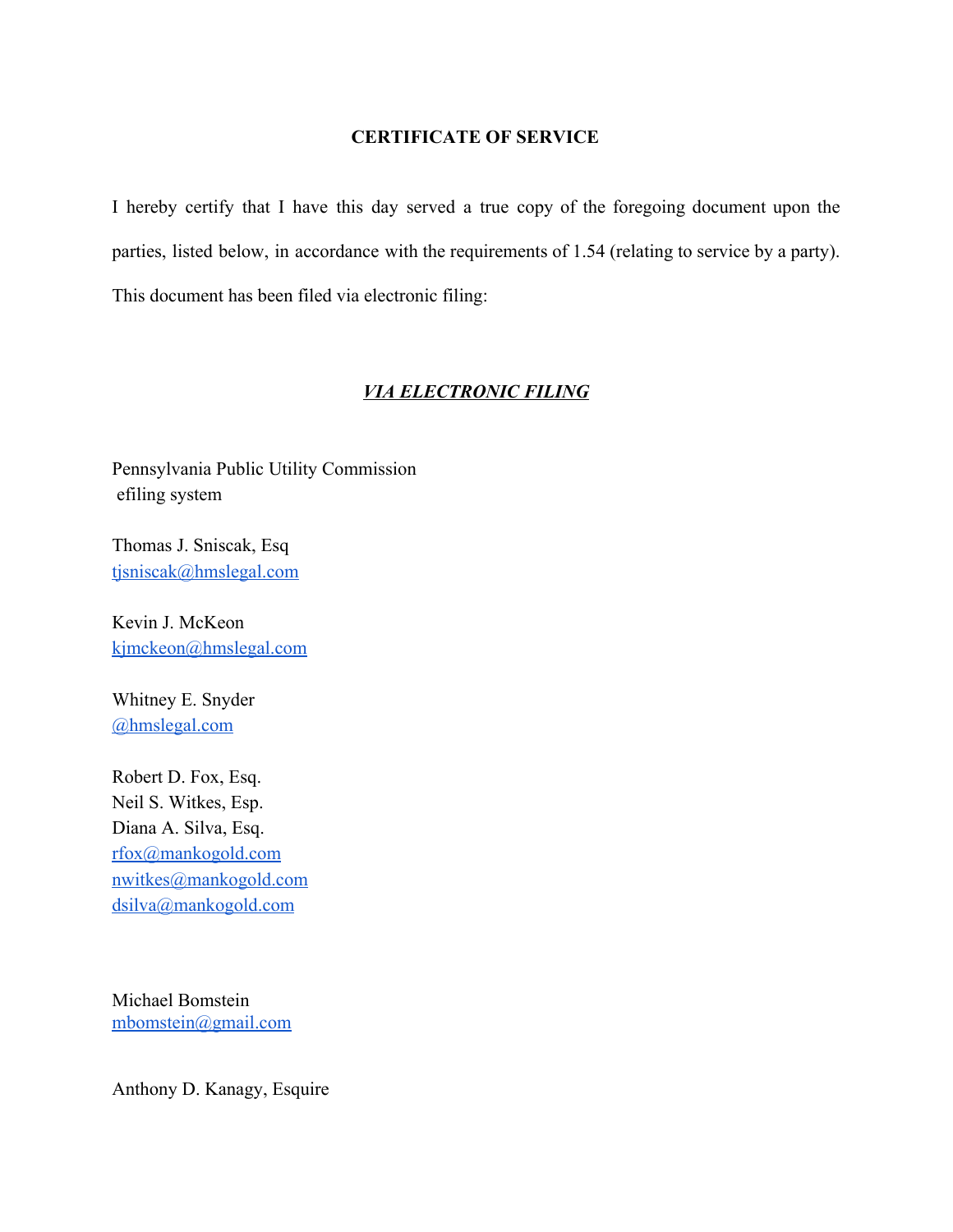Garrett P. Lent, Esquire [akanazy@postschell.com](mailto:akanazy@postschell.com) [glent@postschell.com](mailto:glent@postschell.com)

Rich Raiders, Esq. [rich@raiderslaw.com](mailto:rich@raiderslaw.com)

Vince M. Pompo, Esq. Guy. A. Donatelli, Esq Alex J. Baumler, Esq. [vpompo@lambmcerlane.com](mailto:vpompo@lambmcerlane.com) [Gdonatelli@lambmcerlane.com](mailto:Gdonatelli@lambmcerlane.com) [abaumler@lambmcerlane.com](mailto:abaumler@lambmcerlane.com)

Margaret A. Morris, Esq. [mmorris@regerlaw.com](mailto:mmorris@regerlaw.com)

Leah Rotenberg, Esq. [rotenberg@mcr-attorneys.com](mailto:rotenberg@mcr-attorneys.com)

Mark L. Freed [mlf@curtinheefner.com](mailto:mlf@curtinheefner.com)

James R. Flandreau [jflandreau@pfblaw.com](mailto:jflandreau@pfblaw.com)

David J. Brooman Richard Sokorai Mark R. Fischer [dbrooman@highswartz.com](mailto:dbrooman@highswartz.com) [rsokorai@highswartz.com](mailto:rsokorai@highswartz.com) [mfischer@highswartz.com](mailto:mfischer@highswartz.com)

Thomas Casey [tcaseylegal@gmail.com](mailto:tcaseylegal@gmail.com)

Josh Maxwell [jmaxwell@downingtown.org](mailto:jmaxwell@downingtown.org)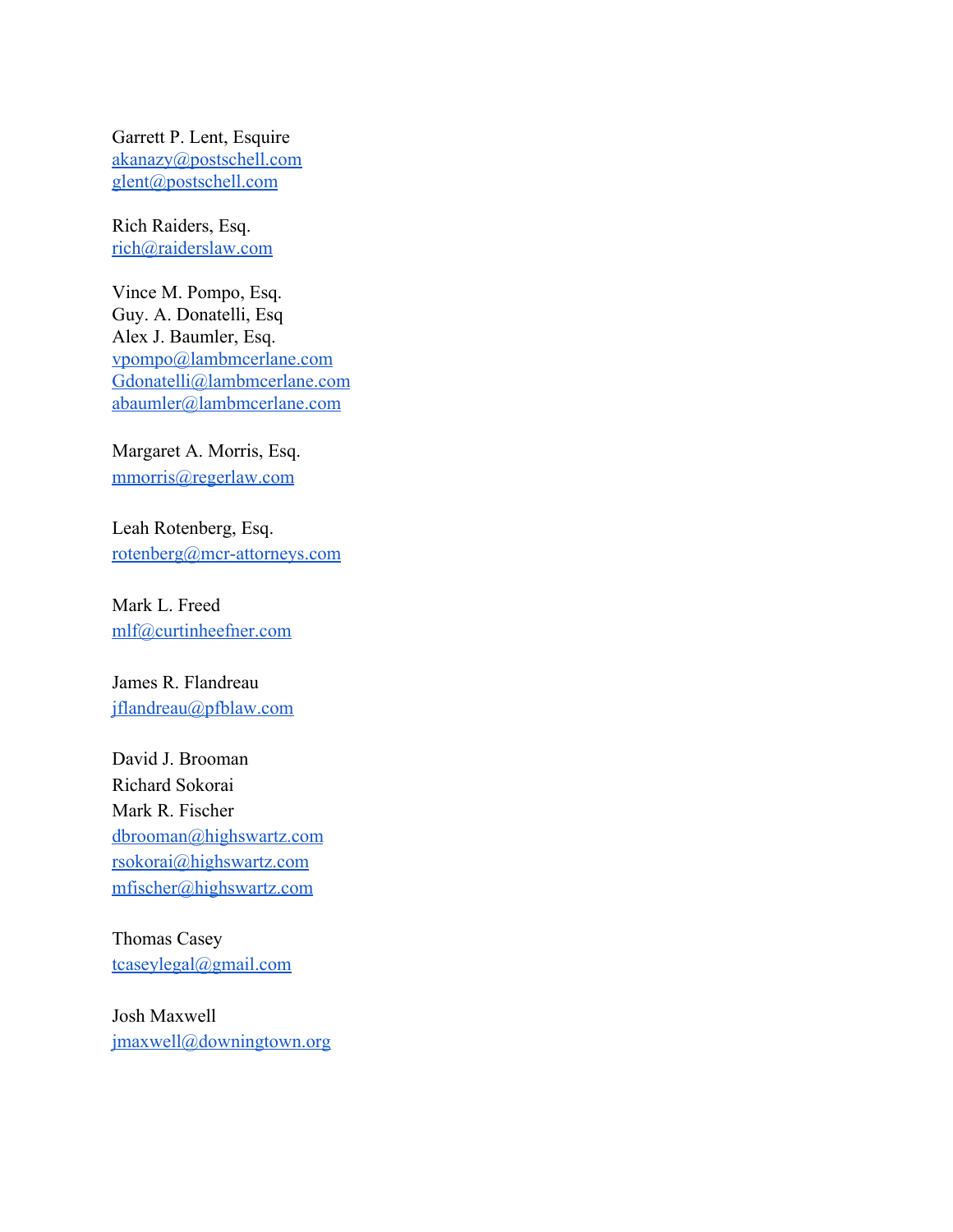Laura Obenski [ljobenski@gmail.com](mailto:ljobenski@gmail.com)

Stephanie M. Wimer [stwimer@pa.gov](mailto:stwimer@pa.gov)

Michael Maddren, Esq. Patricia Sons Biswanger, Esq. [maddrenM@co.delaware.pa.us](mailto:maddrenM@co.delaware.pa.us) [patbiswanger@gmail.com](mailto:patbiswanger@gmail.com)

James C. Dalton, Esq. [jdalton@utbf.com](mailto:jdalton@utbf.com)

Melissa DiBernardino [lissdibernardino@gmail.com](mailto:lissdibernardino@gmail.com)

Virginia Marcille-Kerslake [vkerslake@gmail.com](mailto:vkerslake@gmail.com)

James J. Byrne, Esq. Kelly S. Sullivan, Esq. [jjbyrne@mbmlawoffice.com](mailto:jjbyrne@mbmlawoffice.com) [ksullivan@mbmlawoffice.com](mailto:ksullivan@mbmlawoffice.com)

Honorable Elizabeth Barnes [ebarnes@pa.gov](mailto:ebarnes@pa.gov)

Kluia Britten

Rebecca Britton Pro se October 21, 2019